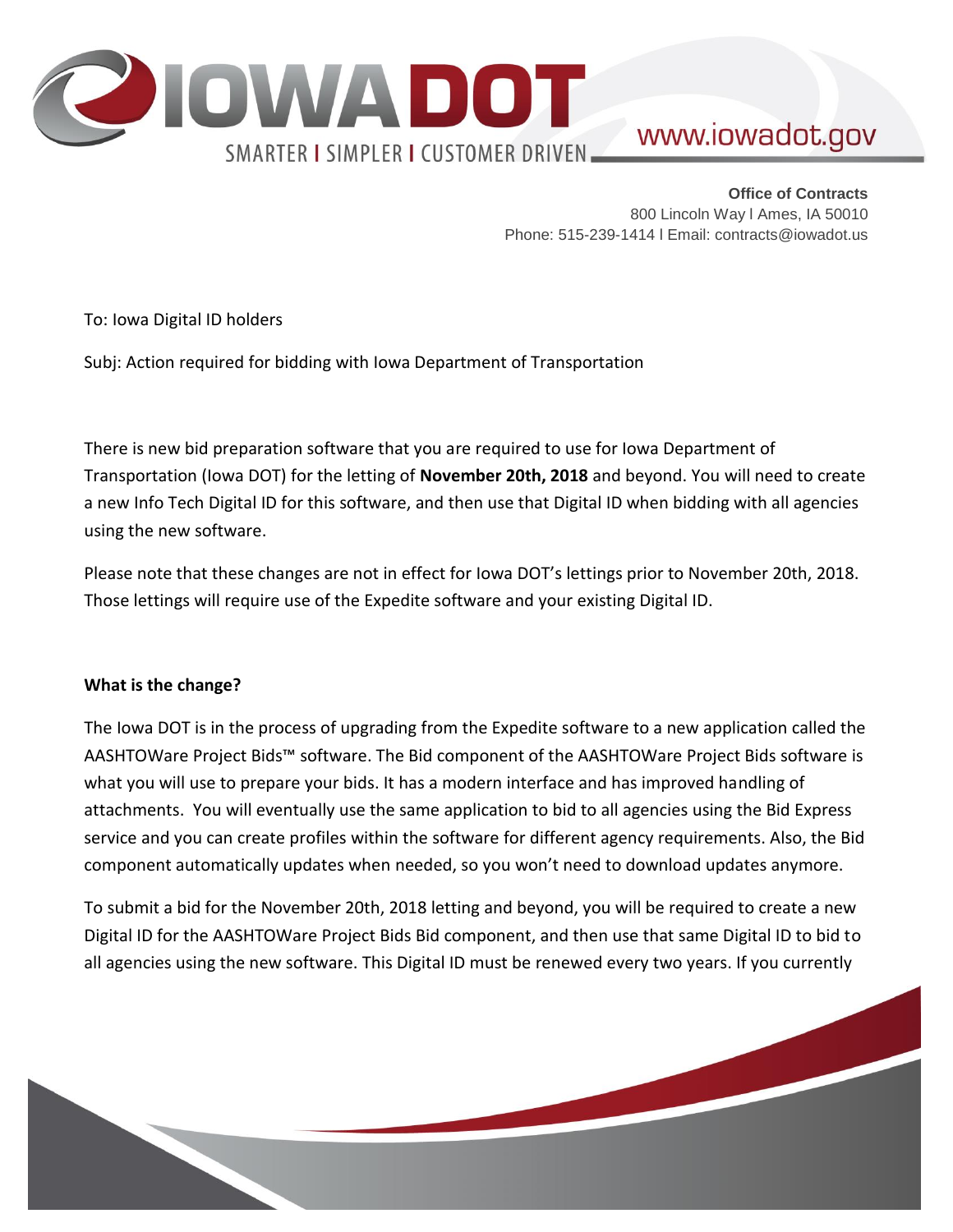have an active Info Tech Digital ID for the Iowa DOT, you will be reimbursed for the cost of creating the new Digital ID for bidding to the Iowa DOT. You will also be required to submit a request to bid to the agency.

#### **What action do I need to take?**

The required action depends upon whether you bid to another agency that has begun using the new AASHTOWare Project Bids Bid software.

# **Action for those who have NOT yet installed the AASHTOWare Project Bids Bid component to bid to another agency:**

- 1. Download the new software.
- 2. Create your new Digital ID for the Bids component.
- 3. After you receive notification that the Digital ID has been enabled, request to bid with the Iowa DOT. The agency will receive your request and will approve or reject you for bidding. You will not be able to bid to the agency until the agency has approved your request.

We recommend yo[u](https://www.infotechfl.com/downloads/bidx/Quick_Start_bidding_w_AASHTOWare_Project_Bids_Bid.pdf) [download](https://www.infotechfl.com/downloads/bidx/Quick_Start_bidding_w_AASHTOWare_Project_Bids_Bid.pdf) and print the detailed instructions for the steps above.

## **Action for those who ALREADY have a new, approved Digital ID and have already installed the AASHTOWare Project Bids Bid component to bid to another agency:**

1. Submit a request to bid with the Iowa DOT. Instructions are available beginning with Step 5 of thi[s](https://www.infotechfl.com/downloads/bidx/Quick_Start_bidding_w_AASHTOWare_Project_Bids_Bid.pdf) [document.](https://www.infotechfl.com/downloads/bidx/Quick_Start_bidding_w_AASHTOWare_Project_Bids_Bid.pdf) The agency will receive your request and will approve or reject you for bidding. You will not be able to bid to the agency until the agency has approved your request.

**Note:** Use of the new bidding software is on an agency-by-agency basis. Therefore, if you bid to multiple agencies on the Bid Express service, you may temporarily need to use the Expedite Bid